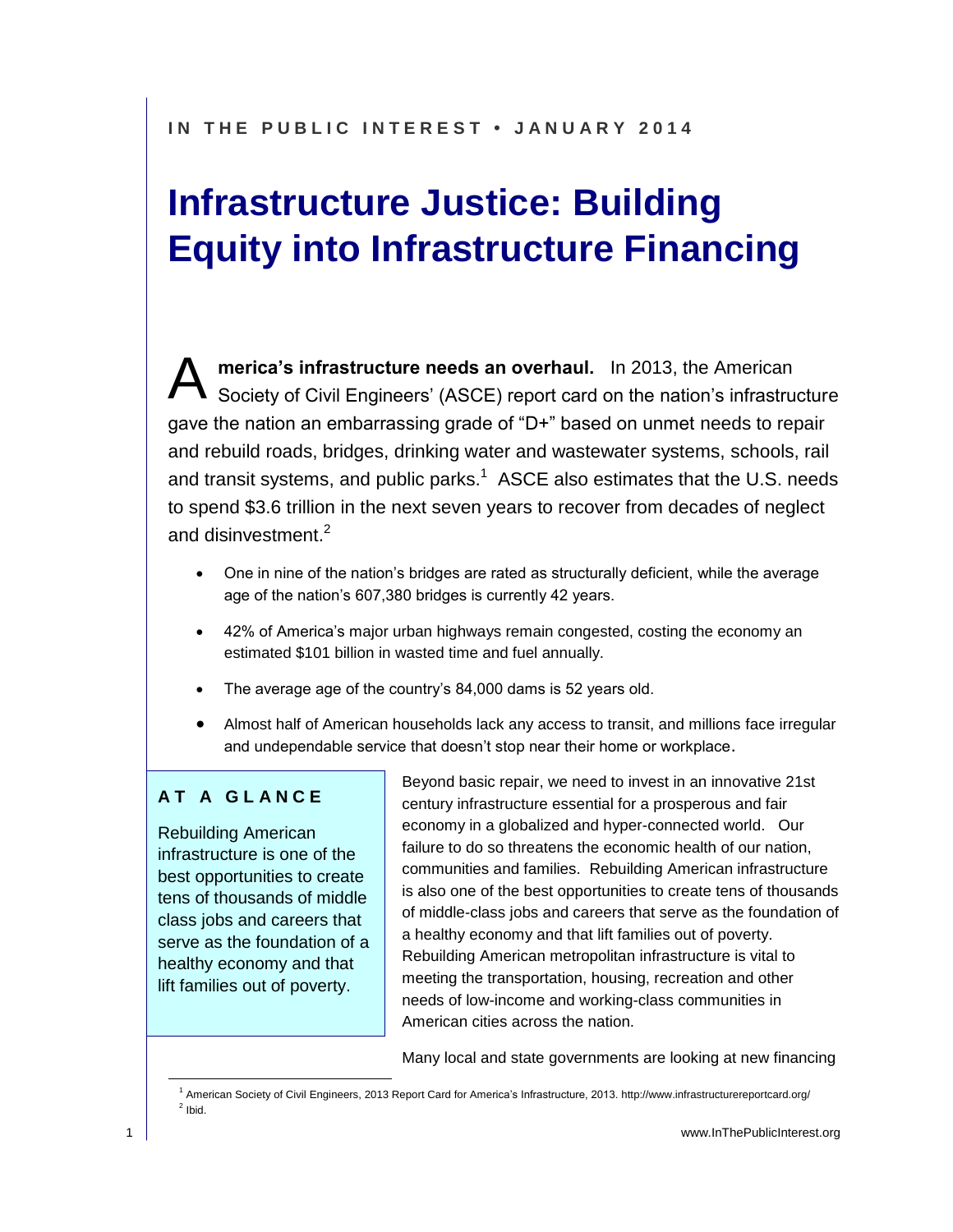arrangements – Public-Private Partnerships (or P3s) that seek to use private capital to finance public projects – to help fill the gap. But inserting private interests into the development of public infrastructure has proven to be difficult and even counterproductive when adequate care isn't taken to protect the public interest and include equity considerations and standards. Governments often fail to fully consider the direct and indirect policy implications of these arrangements, the economic and fiscal impacts of long-term contracts and, perhaps most significantly, fail to seize opportunities to alleviate poverty. Too often cash-strapped governments have taken big risks based on unrealistic projections to justify specific infrastructure projects.

Public funding of infrastructure is well known to be the least expensive way to finance major infrastructure projects. But in light of the pressure governments face to aggressively pursue private funds for public infrastructure, we believe it is critical to clarify our goals and principles so that Public-Private Partnerships are truly structured as win-win-win propositions.

- A win for the public from a rebuilt infrastructure
- A win for the economy in creating jobs that lift families out of poverty that preserves a thriving middle class and builds infrastructure essential for efficient development, production and distribution of goods and services
- And a win that generates an adequate rate of return for double-bottom line investors

#### **Principles of Win-Win-Win Public-Private Partnerships**

In the Public Interest believes that the following principles should guide a state or local government's approach to P3 projects:

- The public must maintain democratic control of infrastructure as well as the ability to make public policy decisions in the future. Contract clauses should not hinder governing bodies in their policymaking responsibilities at any point during the contract term.
- Robust and broad public participation in decision-making processes is necessary to ensure infrastructure projects are chosen to meet priority community, employment and economic needs.
- Public infrastructure development, financing, maintenance and operation should be subject to broad public protections, full transparency and accountability to public institutions.
- Rebuilding infrastructure should strengthen the middle class and improve the living standards for those that build, maintain and operate the systems.
- Rebuilding infrastructure should advance public goals and provide opportunities to lift disadvantaged populations out of poverty with good paying jobs and career-enhancing skills.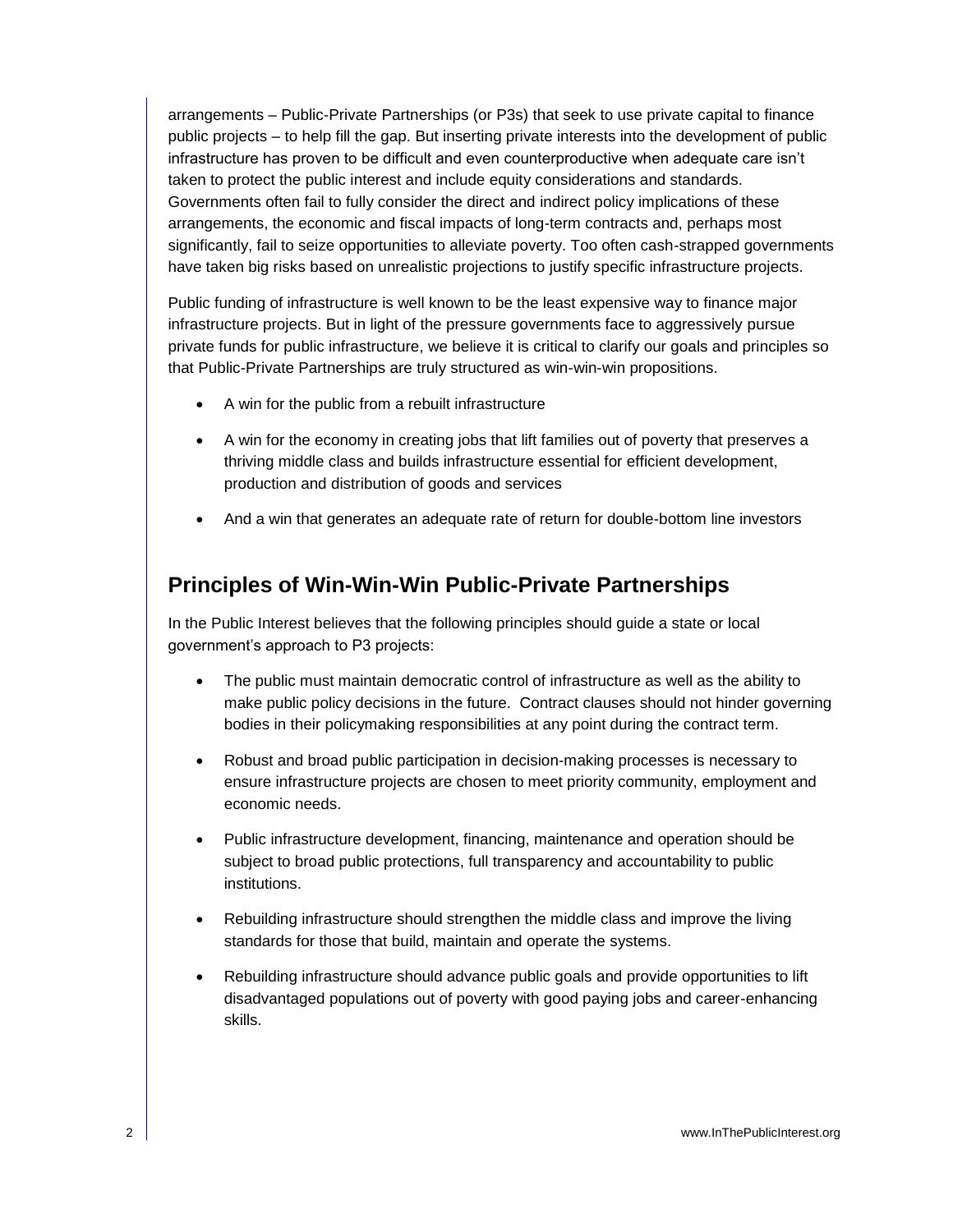### **Setting the Ground Rules Through Enabling Legislation**

As of 2013, 33 states and Puerto Rico have passed P3 enabling legislation, authorizing their government to enter into P3 arrangements.<sup>3</sup> Importantly, this legislation clarifies a state's objectives in P3 projects, sets the ground rules for its P3 process, and establishes basic requirements for contracts. As additional states propose P3 enabling legislation, and those with existing statutes seek to modify their language, it is important to consider the inclusion of the following provisions that help protect the public interest, create real employment opportunities that build the middle class, and ensure that infrastructure resulting from P3s truly help fill in our communities' infrastructure gaps.

#### **Maximum Transparency and Public Participation**

Transparency is critical to public participation. Without information about proposed and existing P3 deals, the public does not have the necessary information to properly evaluate P3 projects and determine whether they meet the community's interest over the life of the agreement. In a survey of state Departments of Transportation (DOT), more than 70 percent of respondents indicated that public access to information about P3s was an important measure to protect the public interest.<sup>4</sup> P3 enabling legislation should specifically address which state laws and policies related to public information apply in P3 contracts.

- All P3 projects should be subject to the state's open request laws and requirements just as any publicly funded project would be.
- All appropriate documents that the public needs to be able to effectively participate in the P3 process, including planning and bidding documents, should be released to the public at appropriate times before and during the bidding process; and all documents related to the project, including appropriate sections of responses by bidders, should be publicly released on a state website after the contract is awarded, including subsequent annual disclosure of financial and performance data.
- There should be specific designated opportunities for public, community, and stakeholder participation, especially for those impacted by a proposed project, at all important decision-making points, including the project selection, bidding, and contract award processes.
- There should be sufficient time between the announcement of major decisions related to a proposed project and opportunities for public comment and participation to ensure adequate time for serious public deliberation.

#### **Equity-Based Strategic Project Selection**

What P3 projects a state considers and how they are selected has significant implications for its infrastructure planning efforts. Enabling legislation should help ensure that projects priorities

<sup>&</sup>lt;sup>3</sup> National Conference of State Legislatures, Public-Private Partnerships for Transportation: A Toolkit for Legislators January 2013 Updates and Corrections."

<sup>4</sup> National Conference of State Legislatures, Public-Private Partnerships for Transportation: A Toolkit for Legislators, October 2010. http://www.ncsl.org/documents/transportation/PPPTOOLKIT.pdf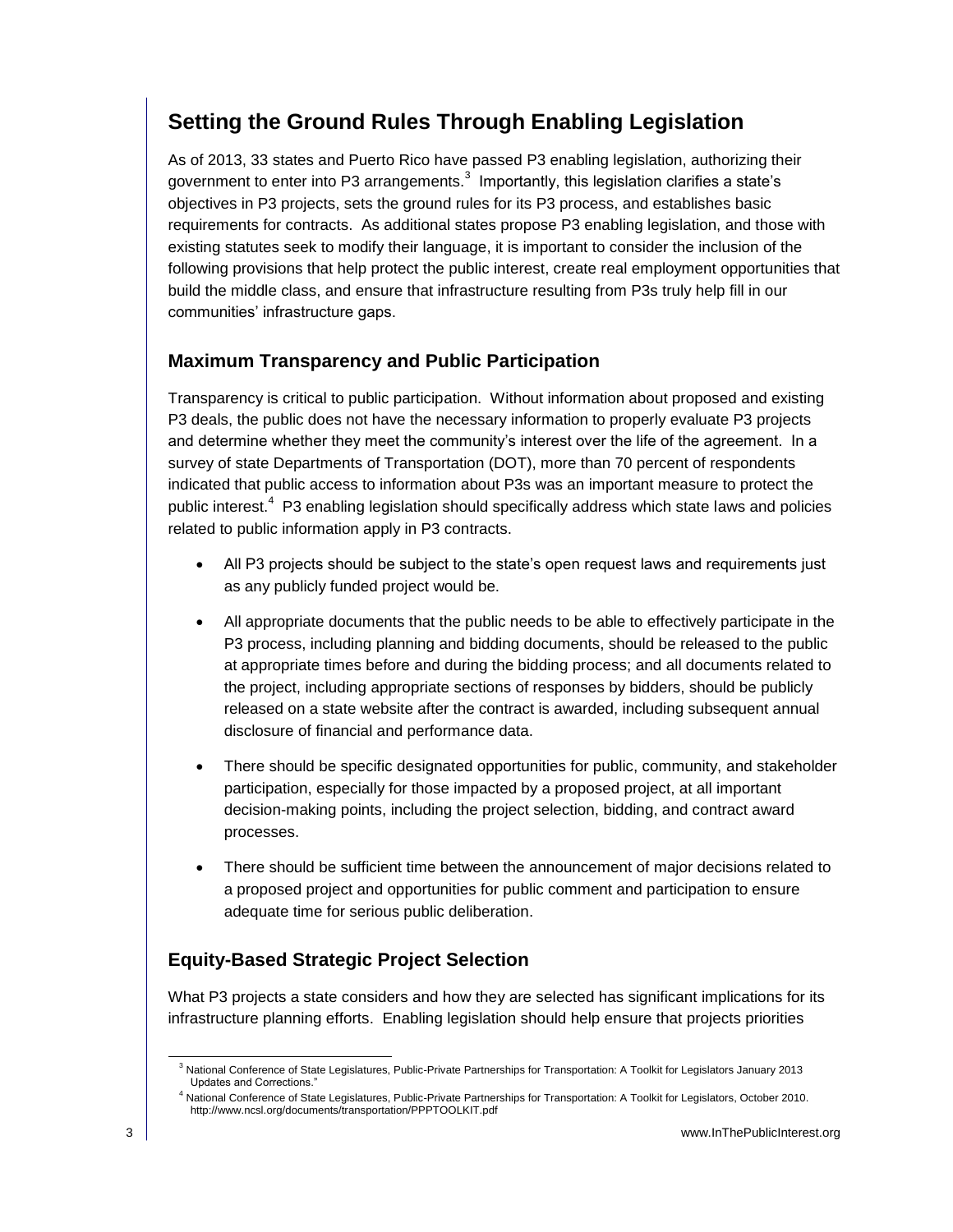aren't driven only by the opportunity for and magnitude of private investment returns but rather are chosen to meet priority community, employment, and economic needs.

- A state's or region's infrastructure strategy should drive what P3 projects the governmental entity pursues. For example, for transportation projects, states should require that a selected P3 project align with existing state, local, and metropolitan transportation plans, and further long-term transportation goals and objectives.
- Any selected project must meet the needs of communities that rely on the asset, including urban and low-income communities, and other disadvantaged communities. The resulting infrastructure must provide equitable access to those who use it, meeting the needs of all affected communities.
- A state should require review of a proposed P3 project by a public body early in the project development process. For example, Florida requires any early-stage P3 proposal to undergo legislative approval during the Legislature's appropriations process.<sup>5</sup>

#### **Careful, Thorough, and Public-Interest Focused Selection and Evaluation Process**

The process that a state uses to determine whether a P3 is an appropriate delivery mechanism to build and maintain our infrastructure must incorporate criteria for evaluating a project's adherence to public interest goals. Enabling legislation can set forth a selection process that every proposed P3 project must undergo. While there are numerous ways that a state can set up their selection and evaluation processes, below are several guiding recommendations to help ensure that public interest considerations are at the forefront of P3 selections and that private interests do not trump the public interest. Only by careful, thorough, and transparent project analysis, bidding process, government oversight and enforcement of the contract, can a win-win-win P3 project happen.

- Perform a rigorous upfront analysis to determine if P3 project delivery makes sense over traditional public delivery. One tool that has emerged is the Value for Money (VFM) analysis that estimates total project costs and benefits over the life of the contract, often decades into the future. The VFM analysis is used to determine if the benefits merit the higher cost of private financing for P3 projects. Value for Money analyses must ensure that a cost-benefit analysis' framework, methodology, and inputs are rigorous and explicit, and adequately comprehensive. They must also include a full range of nonfinancial public interest criteria including social and economic impacts; affordability and accessibility of the infrastructure to low income communities; the number of high quality jobs the project will create; environmental impacts; and accountability and transparency measures. VFM analysis should use a robust and objective Public Sector Comparator to estimate the lifecycle costs of public project delivery and compare costs of private and public finance and service delivery.
- The government should ensure that it has the capacity and expertise to analyze and evaluate proposed P3 projects, adequately negotiate any resulting contract, and oversee and enforce the contract once it is signed. One way to ensure adequate capacity is to

<sup>5</sup> National Conference of State Legislatures, Public-Private Partnerships for Transportation: A Toolkit for Legislators, October 2010. http://www.ncsl.org/documents/transportation/PPPTOOLKIT.pdf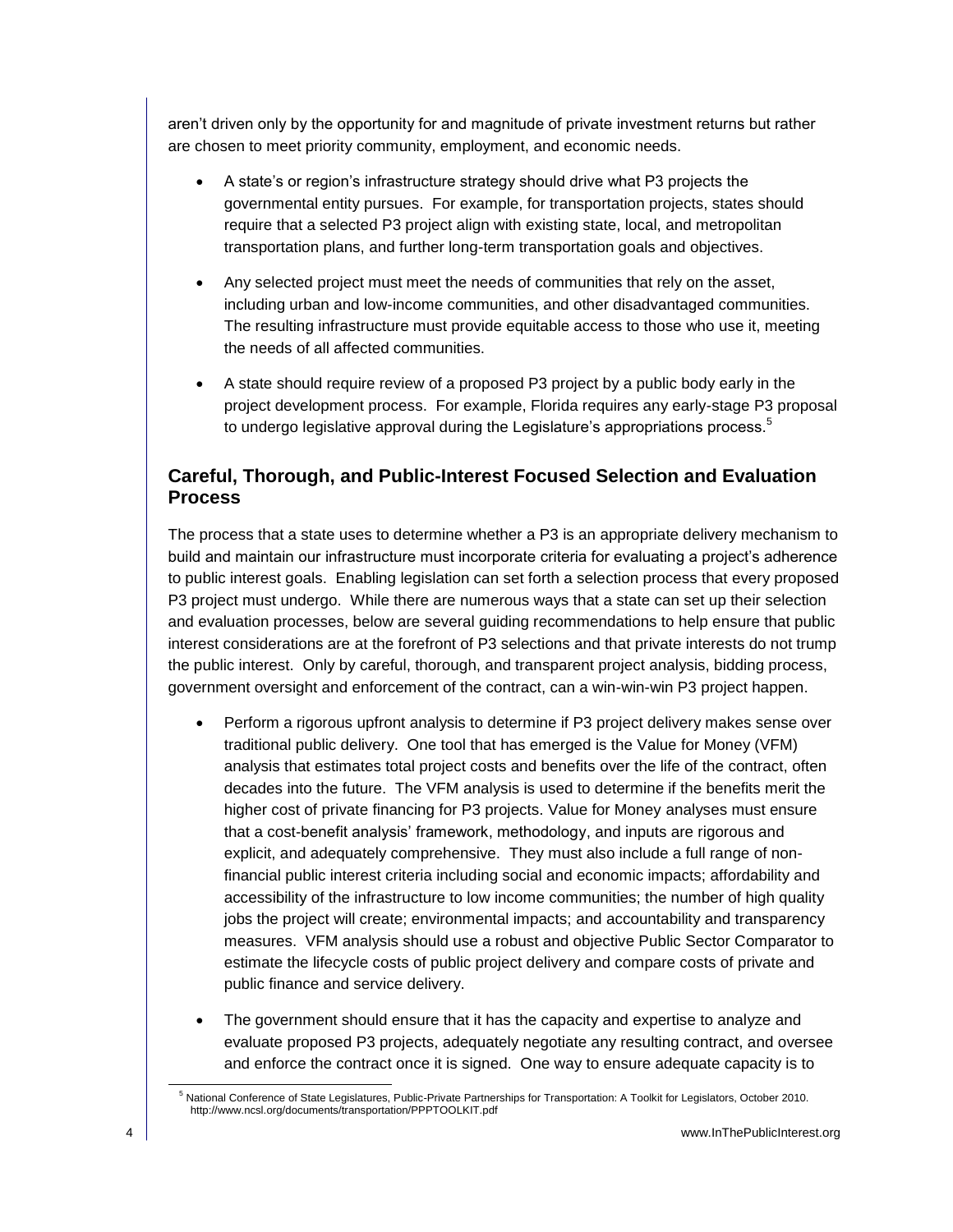require that sufficient funds are included in the agency budget for these functions before a P3 project moves forward.

 Legislation should also require that a P3 contract award is based on best value, which includes adherence to identified public interest requirements, not just low price.

#### **Broad and Equitable Access**

Business models for privatized infrastructure often depend on user fees, such as tolls. While a private partner will seek to maximize revenues through regular increases in user fees, a state must ensure that user fee rates and their subsequent increases do not undermine the important public interest goal benefiting all affected communities. Residents travel over bridges to get to work, drive on roads to get their kids to schools, and use transit systems to get to important appointments. Fee schedules for infrastructure should balance the need for revenue to maintain the facility with the need to keep fee levels affordable to everyone who relies on the asset. Enabling legislation should therefore set requirements around strong public involvement and oversight over user fee rates.

• The agency or some other public body must approve user fee schedule increases by a private entity.

#### **Building the Middle Class**

Rebuilding our country's infrastructure should directly translate into opportunities for good familysupporting jobs that benefit local residents. P3 enabling legislation should make these requirements explicit to ensure that these projects create high-quality employment opportunities with transferable workforce skills for people living in the communities where the project will be located. By requiring private partners to adhere to the following job quality and access standards, states can rebuild critical infrastructure while providing opportunities to lift disadvantaged populations out of poverty, strengthen the middle class, and ensure that private dollars benefit the local economy. All jobs created from resulting P3 projects, including construction, maintenance, and operation jobs, should adhere to the following standards:

- Private contractors must provide livable wages and decent benefits to all workers.
- Private contractors should include a targeted hiring program for construction, operation and maintenance of the facility, to ensure that residents in surrounding areas, especially those in nearby low-income urban or other disadvantaged communities, are offered employment and career training opportunities.
- Private contractors should offer sufficient safety and skills training for employees, including opportunities for workers to upgrade their skills and receive credentials that can help them advance in the industry.
- Public employees who are displaced by the P3 project should be offered positions with similar salaries, benefits and protections.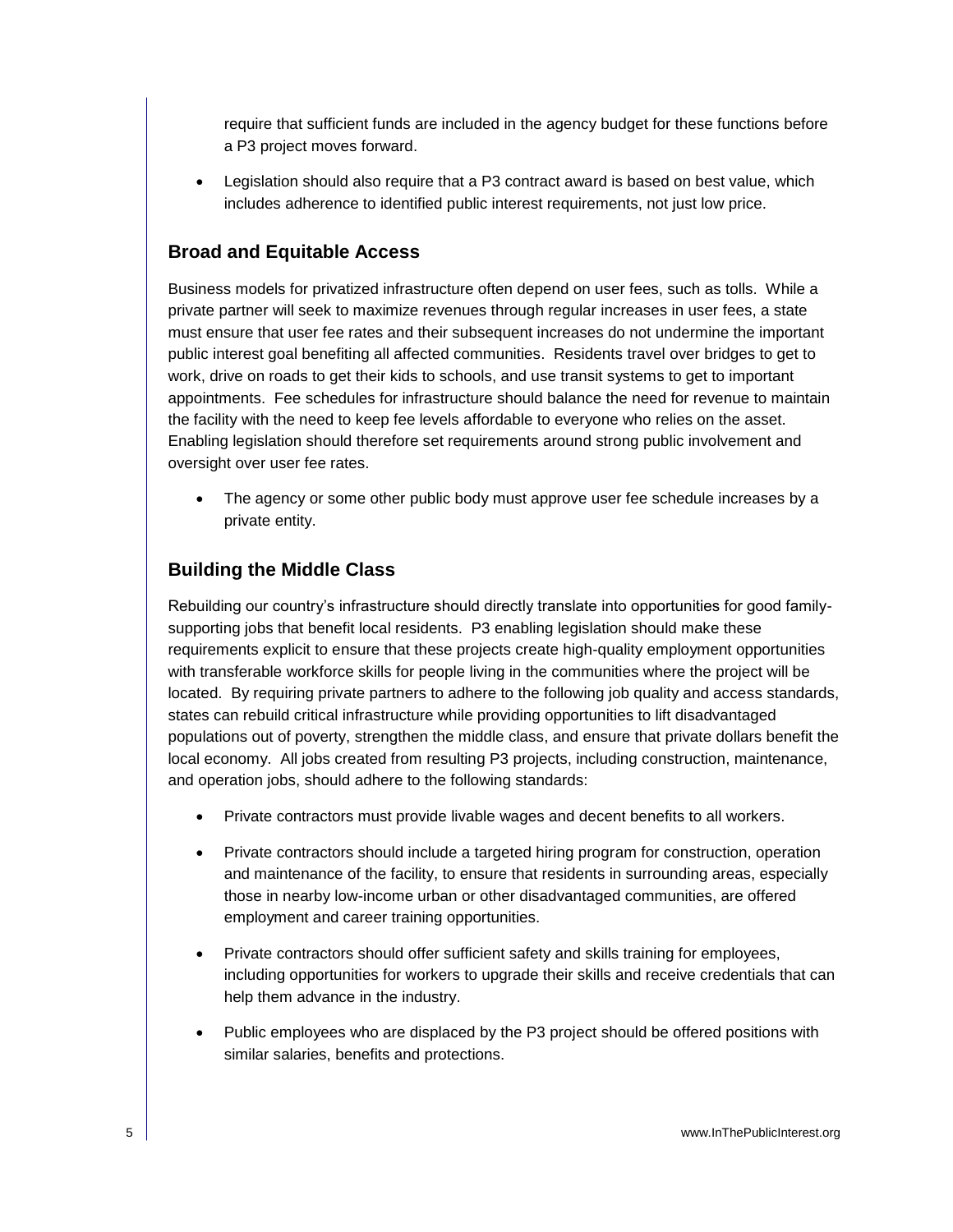• The state should track and report job quality and targeted hiring outcomes, so the public can see how P3 projects have benefited the community.

#### **Public Interest Contract Provisions**

Enabling legislation should determine which terms and conditions are allowed in an actual P3 contract. Some P3 contracts have been criticized for including terms that insulate the private entity from necessary levels of risk at the expense of the public. Below are recommendations for contract requirements that protect the public, while also allowing the private entity to reap an adequate level of return.

- P3 contracts should prohibit non-compete clauses. Many states, such as Florida, Texas, and Arizona already prohibit non-compete clauses. $^6$
- P3 contracts should limit compensation clauses. There are many options for how a state might limit compensation clauses. Maryland, for example, prohibits a private entity from being compensated for projects already in state's capital improvement program and transportation program at the time the P3 was signed.<sup>7</sup> Additionally, all events related to public safety access should not be considered compensation events.
- Contracts should be subject to term limits, including renewals and extensions. European Union countries limit P3 contracts to terms between 21 and 35 years.<sup>8</sup>
- Contracts should include meet or exceed quality, labor, and other state standards. These include, but are not limited to:
	- o Operations and maintenance standards, including a hand-back provision that specifies the minimum condition that the infrastructure asset when it is returned to the public at the end of the contract term.
	- $\circ$  Performance standards that ensure a high quality asset operates to meet the needs of the community.
	- o Environmental performance standards that specify environmental outcomes that the project must achieve.
- Public facilities should be inspected, operated and maintained by public employees directly accountable to public agencies.
- Contracts should include robust oversight provisions, including establishing regular reporting requirements and rights of the state to inspect and audit the infrastructure asset.
- Contracts should include termination and "buy back" clauses, which lay out how the state can take back an infrastructure asset.

<sup>&</sup>lt;sup>6</sup> National Conference of State Legislatures, Public-Private Partnerships for Transportation: A Toolkit for Legislators, October 2010. http://www.ncsl.org/documents/transportation/PPPTOOLKIT.pdf

<sup>7</sup> Maryland State General Assembly, House Bill 560, 433rd session, 2013.

<sup>&</sup>lt;sup>8</sup> National Conference of State Legislatures, Public-Private Partnerships for Transportation: A Toolkit for Legislators, October 2010. http://www.ncsl.org/documents/transportation/PPPTOOLKIT.pdf